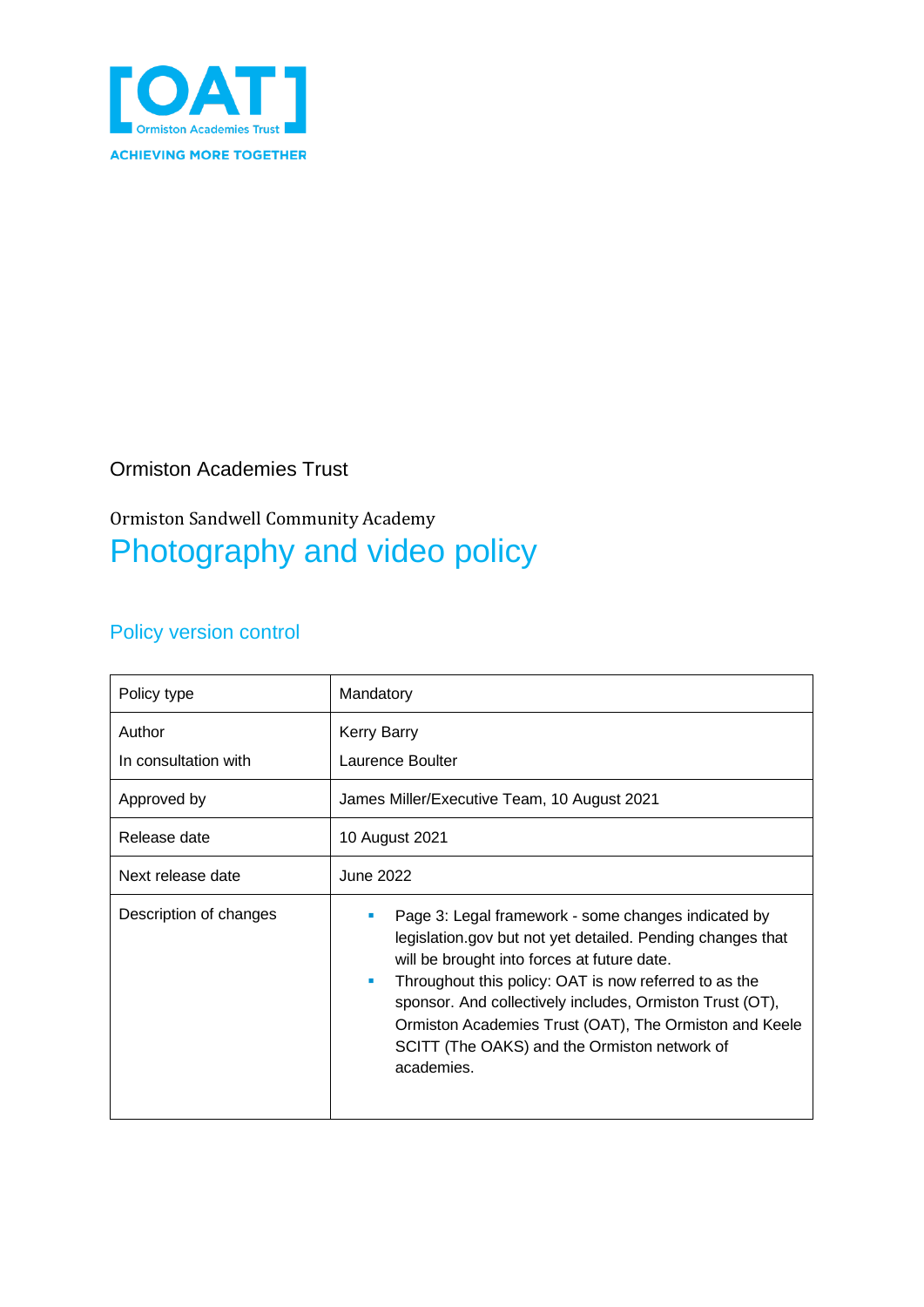

# **Contents**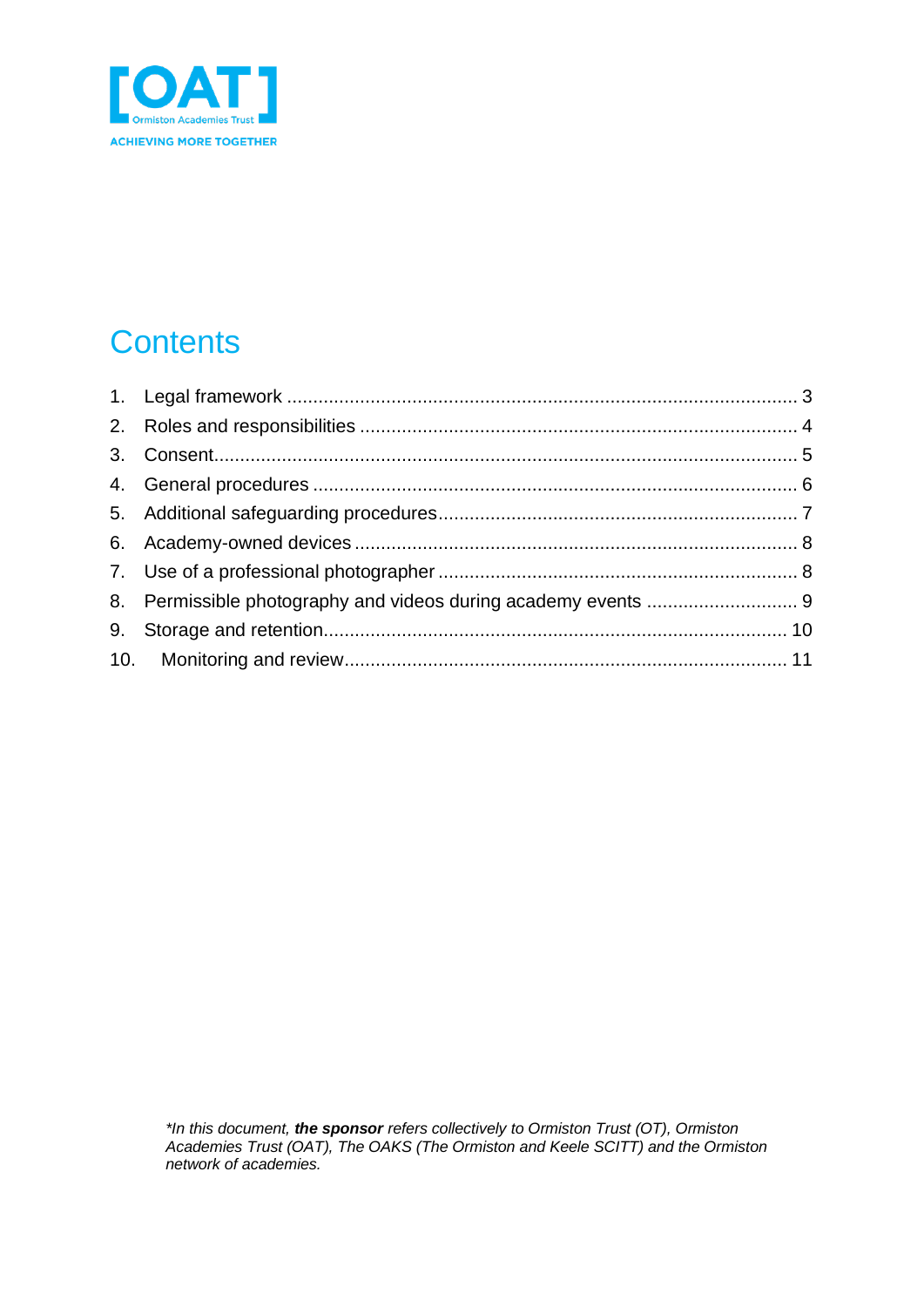

# <span id="page-2-0"></span>1. Legal framework

1.1.This policy has due regard to legislation, including, but not limited to, the following:

- The United Kingdom General Data Protection Regulation (UK GDPR)
- Data Protection Act 2018
- The Freedom of Information Act 2000
- **The Freedom of Information and Data Protection (Appropriate Limit and Fees) Regulations 2004**
- The School Standards and Framework Act 1998
- The Children Act 1989
- **· The Children Act 2004**
- **The Equality Act 2010**

1.2.This policy has been created regarding the following guidance:

- Information Commissioner's Office (2017) 'Overview of the General Data Protection Regulation (GDPR)'
- Information Commissioner's Office (2017) 'Preparing for the General Data Protection Regulation (GDPR) 12 steps to take now'

1.3.This policy also has due regard to the academy policies, including, but not limited to, the following:

- Child Protection and Safeguarding policy
- **Special Educational Needs and Disabilities (SEND) policy**
- **E** Behaviour for Learning policy
- Data Protection and Freedom of Information policy

#### **For the purpose of this policy:**

- 1.4. "Personal use" of photography and videos is defined as the use of cameras (or similar device) to take photographs and recordings of children by relatives, friends or known individuals, e.g. a parent taking a group photograph of their child and their friends at an academy event. These photographs and videos are only for personal use by the individual taking the photograph and are not intended to be passed on to unknown sources.
- 1.5. "Official academy use" is defined as photography and videos which are used for academy purposes, e.g. for building passes or for upload to the academy website. These photographs are likely to be stored electronically alongside other personal data. The principles of the UK GDPR apply to photographs and videos taken for official *sponsor\** use.
- 1.6. "Media/social use" is defined as photography and videos which are intended for a wide audience, e.g. photographs of children taken for a local newspaper. In line with relevant data protection laws, the principles of the UK GDPR apply to photographs and videos taken for media/social use.
- 1.7. Staff may also take photos and videos of pupils for "educational purposes". These are not intended for 'official academy use', but may be used for a variety of reasons, such as displays,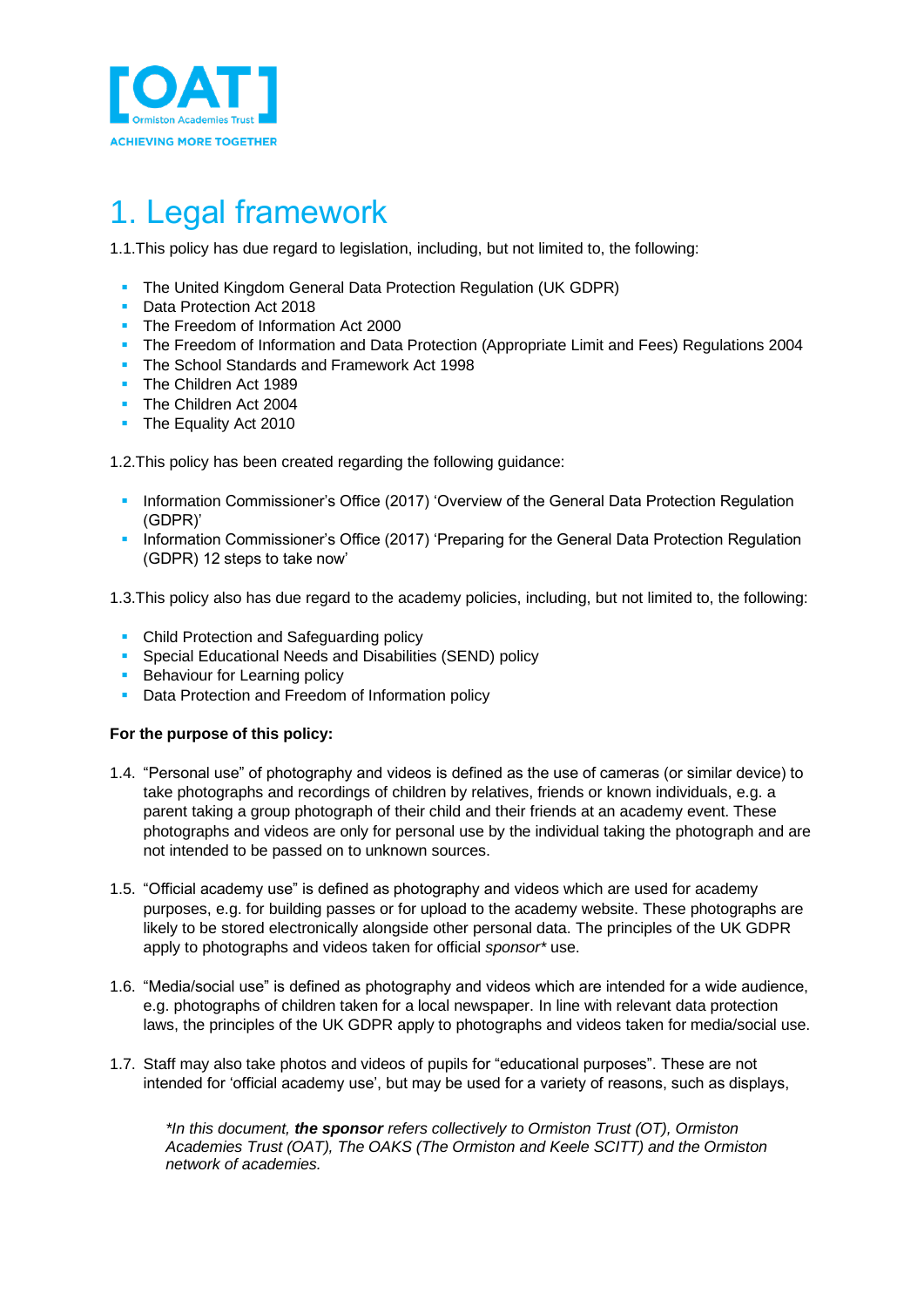

special events, assessment, workbooks or other activities directly linked with the education of pupils. In line with relevant data protection laws, the principles of the UK GDPR apply to photographs and videos taken for educational purposes.

## <span id="page-3-0"></span>2. Roles and responsibilities

2.1. The *principal* is responsible for:

- **Submitting consent forms to parents/carers when a child starts the academy (at Year 7 or another** year group) with regards to photographs and videos being taken and used whilst at the academy, while on education visits/trips etc.
- **E** Ensuring consent is stored on a register of responses and maintained so it is accurate at all times.
- **Ensuring that all photographs and videos are stored securely and disposed of correctly, in line** with relevant data protection laws.
- **•** Deciding whether parents/carers are permitted to take photographs and videos during academy events.
- **Communicating this policy to all the relevant staff members and the wider school community,** such as parents/carers.
- 2.2. The Designated Safeguarding Lead (DSL) is responsible for:
	- **EXTENDING With social workers to gain consent for photography and videos of Looked After Children** (LAC) pupils.
	- **EXTE:** Liaising with the academy Data Protection Lead (DPL), to ensure there are no data protection breaches.
	- **EXTERN** Informing the *principal* of any known changes to a pupils' security and safeguarding, e.g. child protection concerns, which would mean that participating in photography and video recordings would put them at significant risk.
- 2.3. Parents/carers are responsible for:
	- **Completing the** *Consent Form* **[link to academy form on the academy website]** when their child joins/starts at the academy.
	- Informing the academy in writing where there are any changes to their consent.
	- **.** Informing the academy if they would like to withdraw consent.
	- Acting in accordance with this policy.
- 2.4. In accordance with the academy's requirements to have a *DPL*, the *DPL* is responsible for:
	- Informing and advising the academy and its employees about their obligations to comply with UK GDPR in relation to photographs and videos at the academy.
	- Monitoring the academy's compliance with UK GDPR with regards to processing photographs and videos.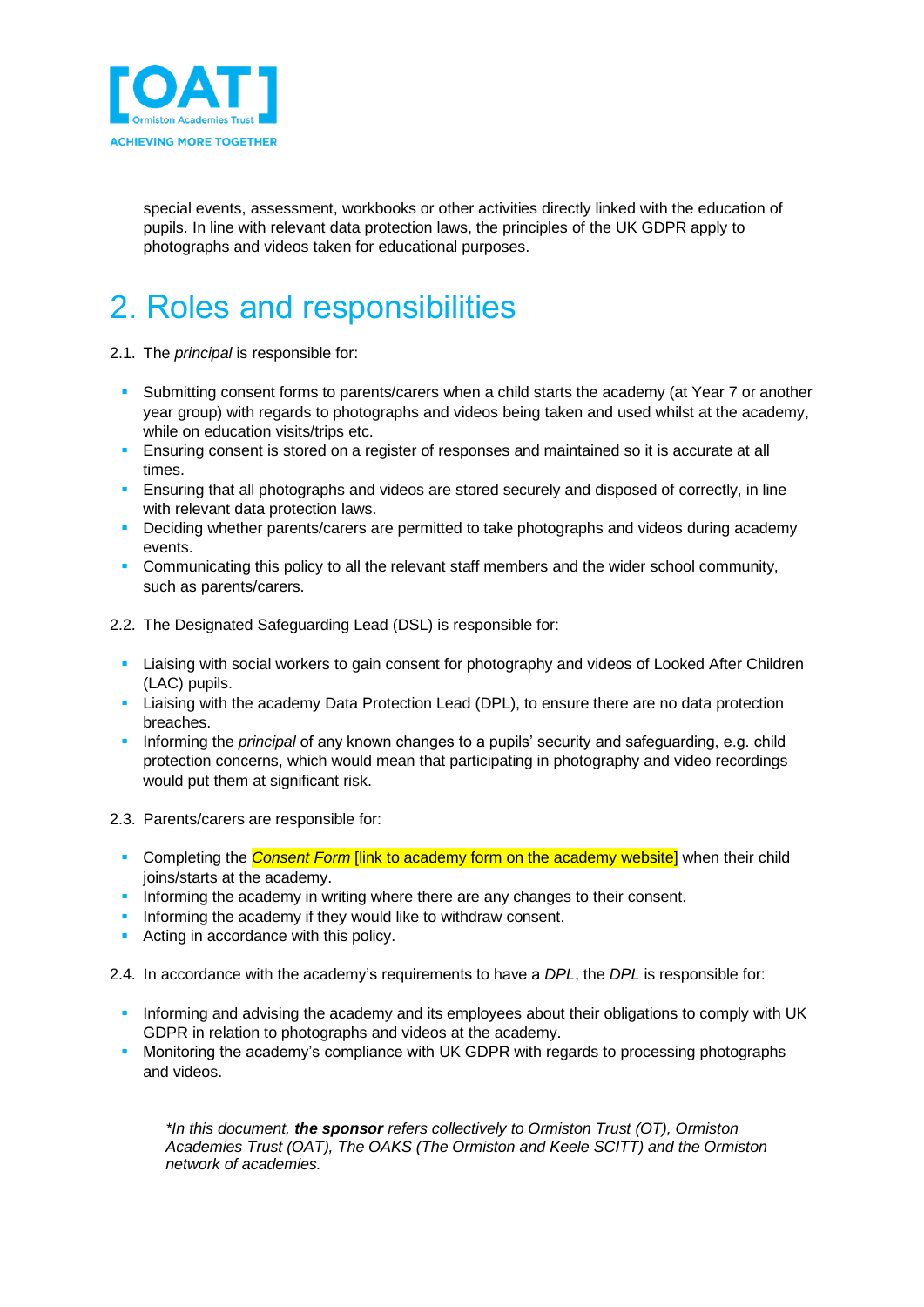

- **EXECT** Advising on data protection impact assessments in relation to photographs and videos at the academy.
- Liaising with the *sponsor* (OAT) Data Protection Officer (DPO).
- Conducting internal audits, with regards to the academy's procedures for obtaining, processing and using photographs and videos.
- **Providing the required training to staff members, in relation to how the UK GDPR impacts** photographs and videos at academy.

## <span id="page-4-0"></span>3. Consent

- 3.1. The academy understands that consent must be a positive indication. It cannot be inferred from silence, inactivity or pre-ticked boxes.
- 3.2. Consent will only be accepted where it is freely given, specific, informed and an unambiguous indication of the individual's wishes.
- 3.3. Where consent is given, a record will be kept documenting how and when consent was given and last updated.
- 3.4. The academy ensures that consent mechanisms meet the standards of UK GDPR. Where the standard of consent cannot be met, an alternative legal basis for processing the data will be found, or the processing will cease.
- 3.5. In the UK children aged 13 and over are able to give their own consent unless there is a valid reason why this should not be granted. For children under this age, the consent of parents/carers will be sought prior to the processing of their data, except where the processing is related to preventative or counselling services offered directly to a child.
- 3.6. All parents/carers and pupils from when they join the academy will be asked to complete the *Consent Form* (when a child reaches age 13 the consent given when they first joined the academy will be used, as the consent will now reside with the pupil, unless there is a valid reason why it should not) this will determine whether or not they allow their child to participate in photographs and videos.
- 3.7. The *Consent Form* will be valid for the duration of a pupil's time at the academy and for a period of two year's after they have left school, unless the pupil's circumstances change in any way, e.g. if their parents/carers separate, or consent is withdrawn. Additional consent forms will be required if the pupil's circumstances change.
- 3.8. If there is a disagreement over consent, or if a parent/carer does not respond to a consent request, it will be treated as if consent has not been given, and photographs and videos will not be taken or published of the pupils whose parents/carers have not consented.
- 3.9. All parents/carers are entitled to withdraw or change their consent at any time.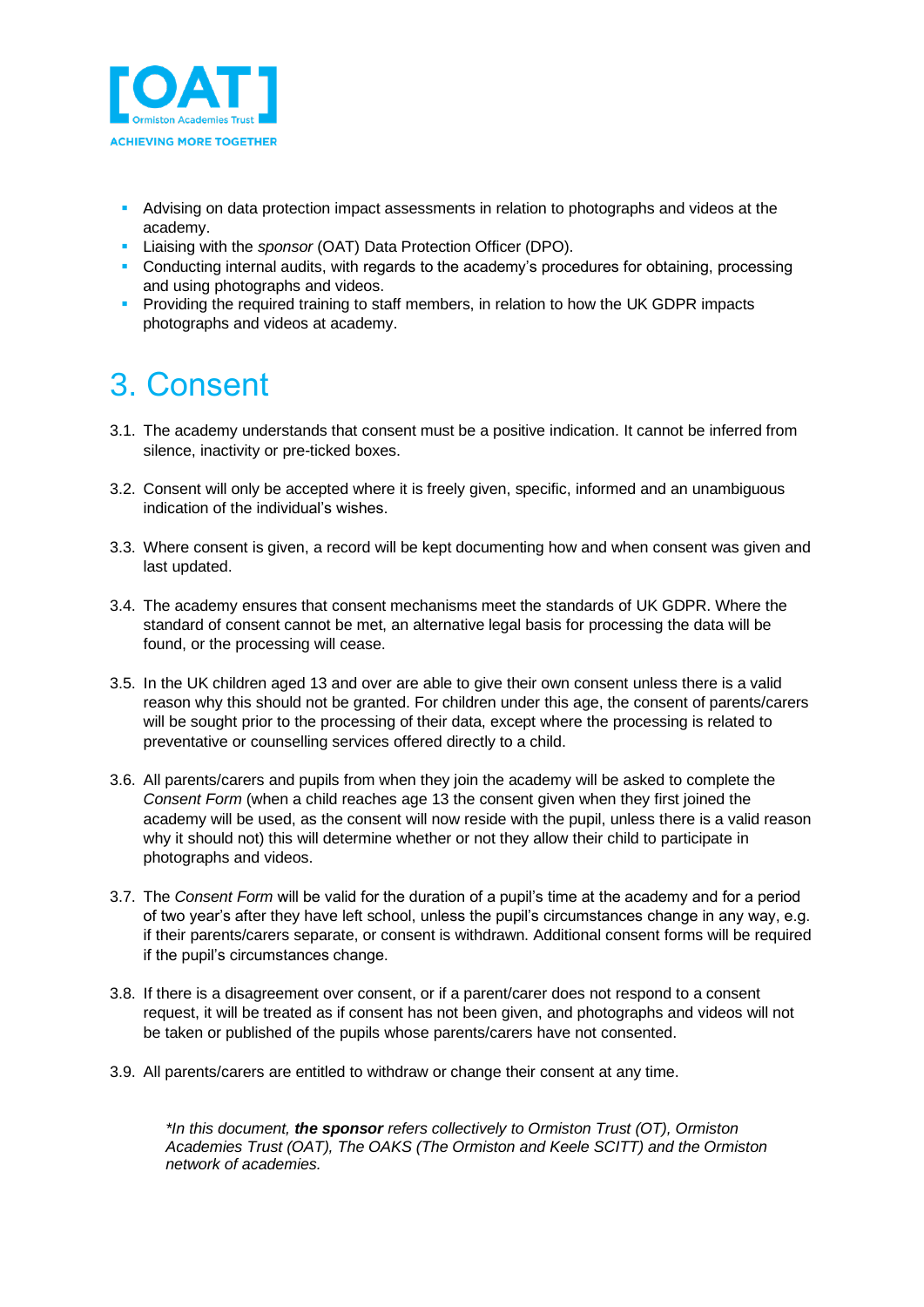

- 3.10. Parents/carers will be required to confirm on the *Consent Form*, in writing, that they will notify the academy if their child's circumstances change in any way, or if they wish to withdraw their consent.
- 3.11. For any LAC pupils, or pupils who are adopted, the *DSL* will liaise with the pupils' social worker, carers or adoptive parents to establish where consent should be sought. Consideration will be given as to whether identification of a LAC pupils or pupils who are adopted, would risk their security in any way.
- 3.12. Consideration will also be given to any pupil for whom child protection concerns have been raised. Should the *DSL* believe that taking and using photographs and videos of any pupils would put their security at further risk, greater care will be taken towards protecting their identity.
- 3.13. A list of all the names of pupils for whom consent was not given will be created by the *DPL* and will be circulated to staff members where appropriate. This list will be kept secure on an appropriate secure academy management storage system.
- 3.14. If any parent/carer withdraws or changes their consent, or the *DSL* reports any changes to a pupils' security risk, or there are any other changes to consent, the list will also be updated and re-circulated.

#### <span id="page-5-0"></span>4. General procedures

- 4.1. Photographs and videos of pupils will be carefully planned before any activity.
- 4.2. The *DPL* will be made aware of the planning of any events where photographs and videos will be taken at the academy.
- 4.3. Where photographs and videos will involve LAC, adopted pupils, or pupils for whom there are security and safeguarding concerns, the *principal* will liaise with the *DSL* to determine the steps involved.
- 4.4. When organising photography and videos of pupils, the *principal*, as well as any other staff members involved, will consider the following:
	- **•** Can general shots of classrooms or group activities, rather than individual shots of pupils, be used to fulfil the same purpose?
	- Could the camera angle be altered in any way to avoid pupils being identified?
	- Will pupils be suitably dressed to be photographed and videoed?
	- Will pupils of different ethnic backgrounds and abilities be included within the photographs or videos, to support diversity?
	- Would it be appropriate to edit the photographs or videos in any way? For example, would it be appropriate to remove any branding (e.g. academy logo on the uniform) which may identify pupils?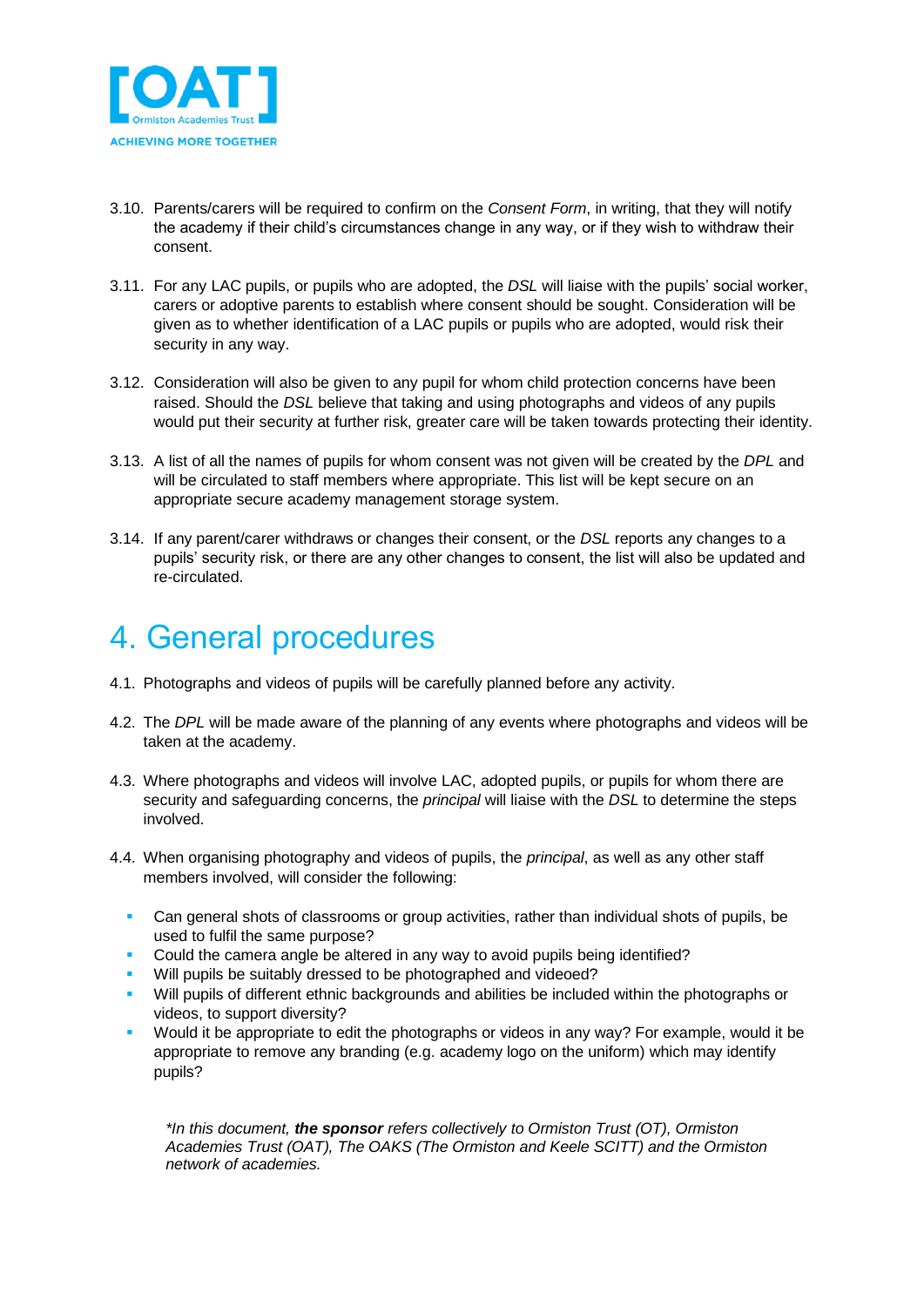

- Are the photographs and videos of the pupils completely necessary, or could alternative methods be used for the same purpose? For example, could an article be illustrated by pupils' work rather than photographs or videos?
- 4.5. The list of all pupils of whom photographs and videos must not be taken will be checked prior to the activity. Only pupils for whom consent has been given will be able to participate.
- 4.6. The staff members involved, alongside the *principal* and *DPL*, will liaise with the *DSL* if any LAC, adopted pupils, or pupils for whom there are safeguarding concerns are involved (see section 5 of this policy).
- 4.7. Only approved academy/*sponsor* photographers and videographers will be given permission to take photographs and/or film, and used as per this policy and consent.
- 4.8. Academy/OAT owned or agreed professional photographer's equipment will be used to take photographs and videos of pupils. Exceptions to this are outlined in section 7 of this policy.
- 4.9. Staff will ensure that all pupils are suitably dressed before taking any photographs or videos.
	- 4.10. Where possible, staff will avoid identifying pupils, the full name of a pupil will not be displayed alongside a photograph or video, unless permission is sought and given. However, if names are required, only first names will be used, if appropriate to do so.
	- 4.11. The academy will not use photographs or footage of any pupil who is subject to a court order.
	- 4.12. The academy may continue to use photographs and videos for the duration of pupils' time/education at the academy (e.g. from Reception to Year 6, or Years 7 to 11) and for a period of two years after they have left the academy, ensuring parental/carer consent has been given.
	- 4.13. Photographs and videos that may cause any distress, upset or embarrassment will not be used.
	- 4.14. Any concern relating to inappropriate or intrusive photography or publication of content is to be reported to the *DPL*.

#### <span id="page-6-0"></span>5. Additional safeguarding procedures

- 5.1. The academy understands that certain circumstances may put a pupils security at greater risk and, thus, may mean extra precautions are required to protect their identity.
- 5.2. The *DSL* will, in known cases of a pupil who is a LAC or who has been adopted, liaise with the pupil's social worker, carers or adoptive parents to assess the needs and risks associated with the pupil.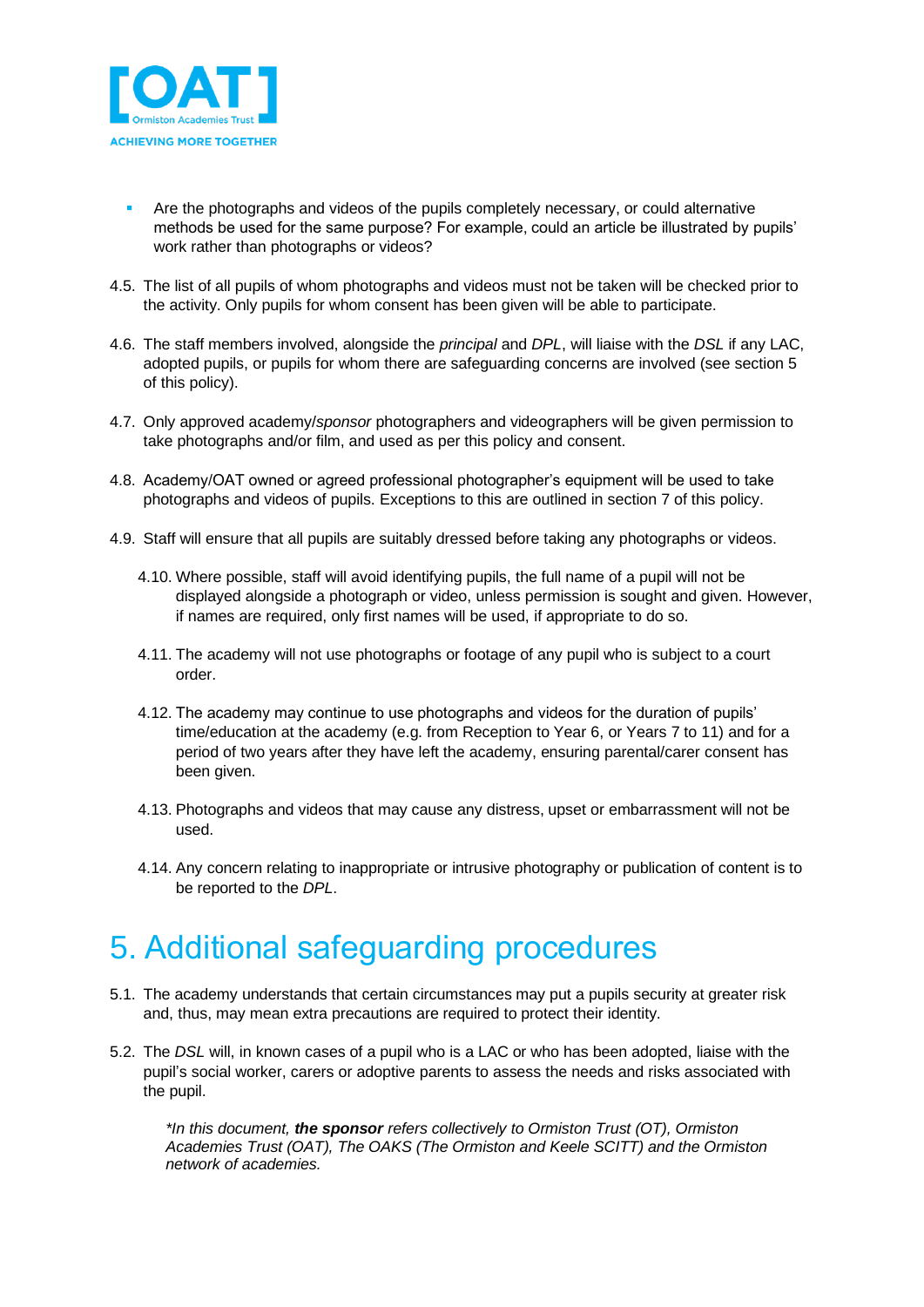

- 5.3. Any measures required will be determined between the *DSL*, social worker, carers, *DPL* and adoptive parents with a view to minimise any impact on the pupil's day-to-day life. The measures implemented will be one of the following:
	- Photographs and videos can be taken as per usual academy procedures.
	- **Photographs and videos can be taken within academy or outside for educational purposes and** official school use, e.g. on registers, but cannot be published online or in external media.
	- No photographs or videos can be taken at any time, for any purposes.
- 5.4. Any outcomes will be communicated to all staff members via a *staff meeting* and the list outlining which pupils are not to be involved in any videos or photographs, held in the *school office* (in safe and secure internal systems, such as school management information system) will be updated accordingly.

#### <span id="page-7-0"></span>6. Academy-owned devices

- 6.1. Staff are encouraged to take photographs and videos of pupils using academy equipment; however, they may use other equipment, such as academy-owned mobile devices, where the *DPL* has been consulted and consent has been sought from the *principal* prior to the activity.
- 6.2. Where academy-owned devices are used, photographs and videos will be provided to the academy at the earliest opportunity and removed from any other devices.
- 6.3. Staff will not use their personal mobile phones, or any other personal device, to take photographs and videos of pupils unless special permission is granted by the *principal* or *DSL*. After which, photographs and videos should be removed immediately and/or stored securely after academy use e.g. social media.
- 6.4. Photographs and videos taken by staff members on academy trips/visits may be used for educational purposes, e.g. on displays or to illustrate the work of the school, social media, website and for press releases that may be used across local, regional or national media, where consent has been obtained.
- 6.5. Digital photographs and videos will be held on an appropriate secure academy data management system and are accessible to staff only, as well as photographs and videos shared with OAT, and are all stored on secure servers. Photographs and videos are stored in labelled files, annotated with the date, and are only identifiable by year group/class number - no names are associated with photographs and videos. Files will be secured appropriately, and only relevant staff members have access to view and edit photographs.

# <span id="page-7-1"></span>7. Use of a professional photographer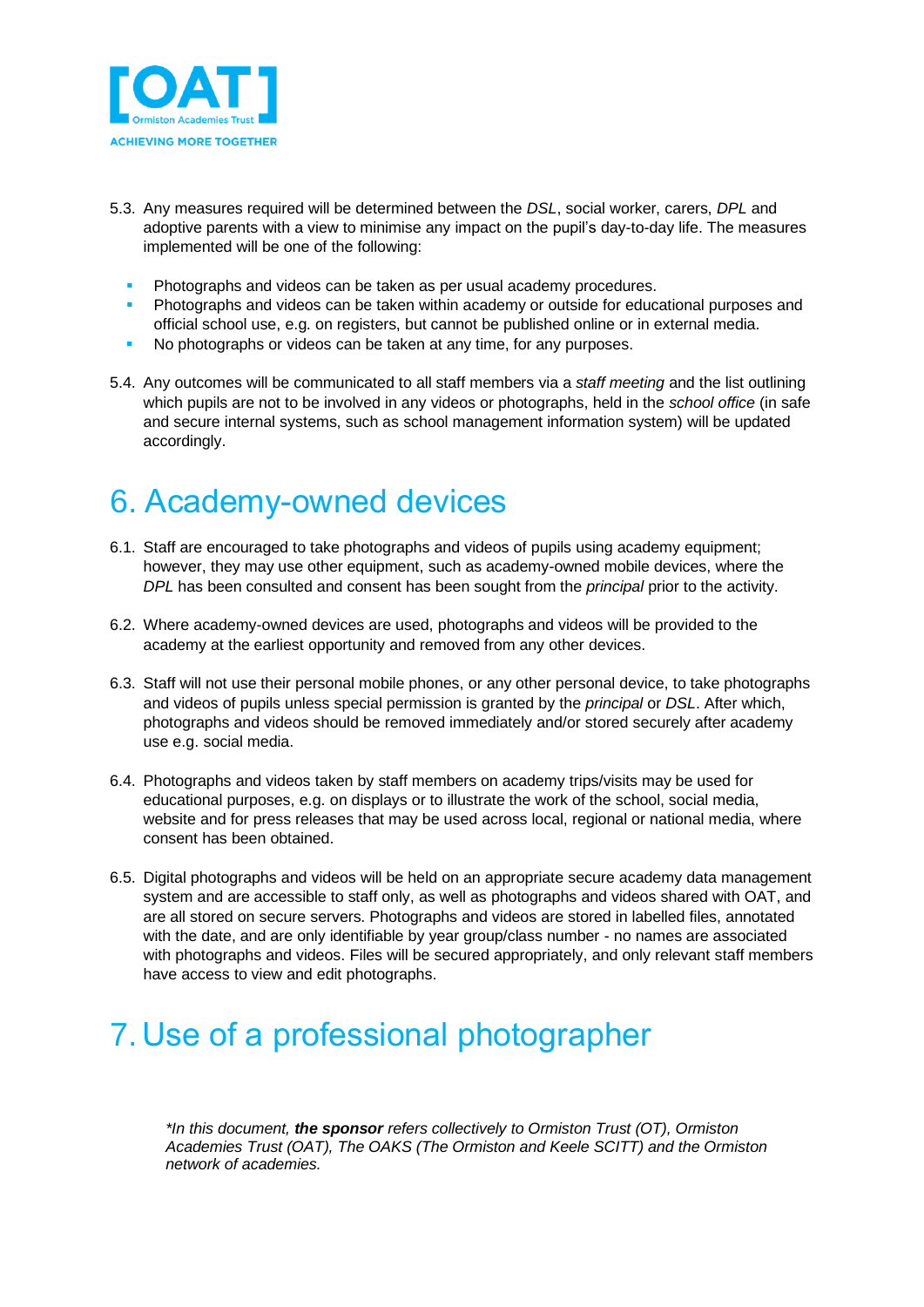

- 7.1. If the academy or the *sponsor* decides to use a professional photographer for official photographs, videos and events, the *principal or lead* will:
	- Provide a clear brief and schedule for the photographer/videographer about what is considered appropriate, in terms of both content and behaviour.
	- **EXECT** Issue the photographer with identification, which must be worn at all times.
	- **EXTER 1** Let pupils and parents/carers know that a photographer will be in attendance at an event and ensure they have previously provided consent to both the taking and publication of videos or photographs.
	- **•** Not allow unsupervised access to pupils or one-to-one photo sessions at events etc unless the photographer has the correct DBS for sponsor/academy use.
	- Communicate to the photographer/videographer that the material may only be used for the academy's or the *sponsors* own purposes and that permission has not been given to use the photographs for any other purpose.
	- Communicate to the photographer/videographer that the academy/*sponsor* will own the copyright for all materials taken.
	- **E** Ensure the photographer/videographer share any photographs and videos via secure transfer platforms for downloading.
	- **E** Ensure that the photographer will comply with the requirements set out in UK GDPR.
	- **E** Ensure that if another individual, such as a parent/carer or governor, is nominated to be the photographer, they are clear that the photographs or videos are not used for anything other than the purpose indicated by the academy, and the photographs and videos are then used/filed and disposed of in line with this policy.

#### <span id="page-8-0"></span>8.Permissible photography and videos during academy events

- 8.1. If the principal permits parents/carers to take photographs or videos during an academy event, parents/carers will:
	- **Remain seated while taking photographs or videos during concerts, performances and other** events.
	- **EXEDENT** Minimise the use of flash photography during performances.
	- **.** In the case of all academy events, make the focus of any photographs or videos their own children.
	- Avoid disturbing others in the audience or distracting pupils when taking photographs or recording video.
	- **E** Ensure that any photographs and recordings taken at academy events are exclusively for personal use. Parents/carers are discouraged from uploading photographs and videos to the internet, posting photographs and videos on social networking sites or openly sharing them in other ways. It must be made clear that no pupils should be named, so they can be identified unless permission is sough via the parent/carer.
	- Refrain from taking further photographs and/or videos if and when requested to do so by academy staff.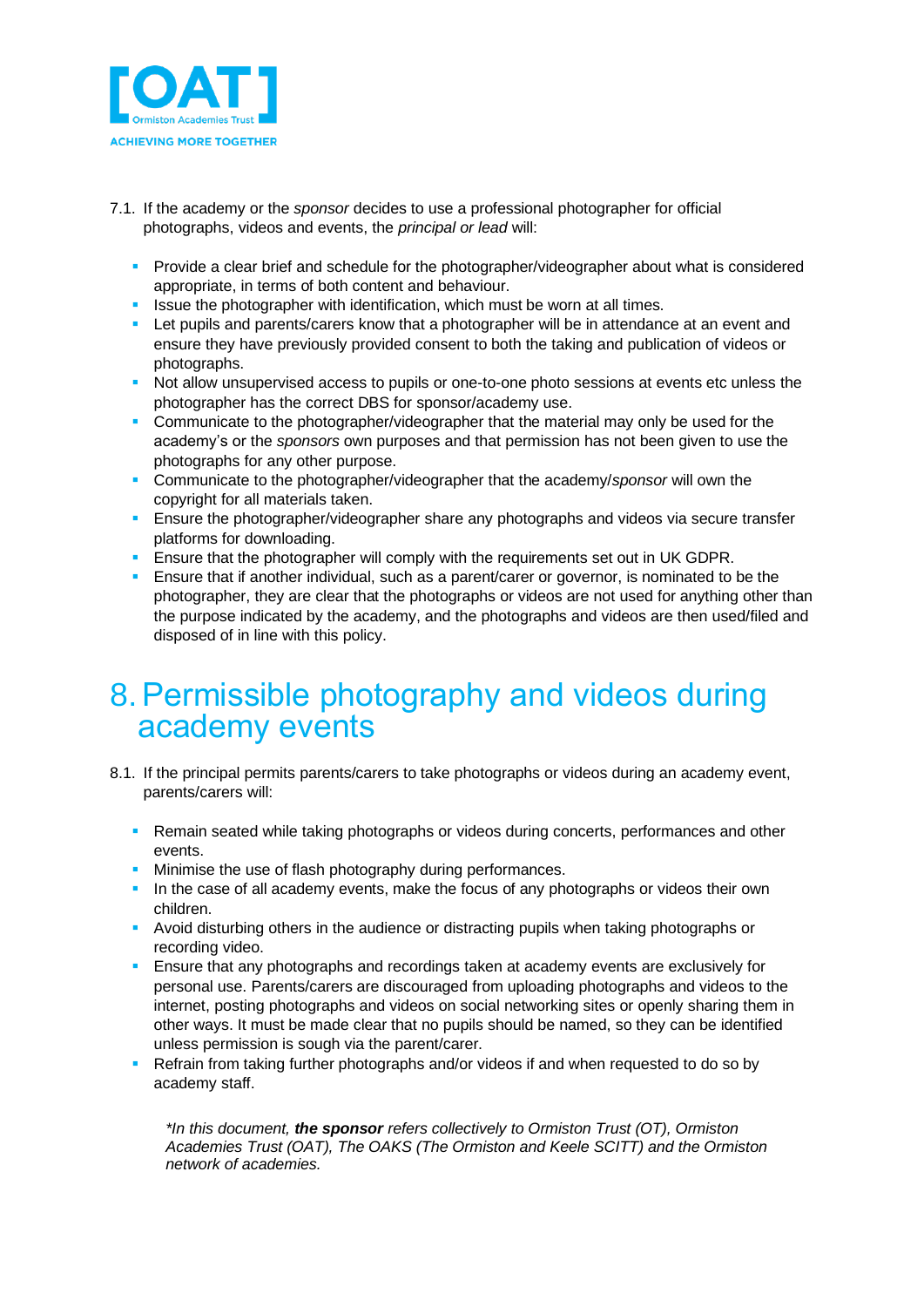

#### <span id="page-9-0"></span>9. Storage and retention

- 9.1. Photographs obtained by the academy will not be kept for longer than necessary. Photographs and videos will be kept for a period of two years after they have left school, unless the pupil's circumstances change in any way, e.g. if their parents/carers separate, or consent is withdrawn. Additional consent forms will be required if the pupil's circumstances change. Additional permission will be sought if required for a longer period e.g. alumni.
- 9.2. Digital photographs and videos held on the academy's drive are accessible to staff only, as well as photographs and videos shared with the *sponsor*, and are all stored on secure servers. Photographs and videos are stored in labelled files, annotated with the date, and are only identifiable by year group/class number - no names are associated with photographs and videos. Files will be secured appropriately, and only relevant staff members have access to view and edit photographs
- 9.3. Paper documents will be shredded or pulped, and electronic memories scrubbed clean or destroyed, once the data should no longer be retained.
- 9.4. Hard copies of photographs and video recordings held by the academy will be annotated with the date on which they were taken and will be stored in the *school office*. They will not be used other than for their original purpose, unless permission is sought from the *principal* and parents/carers of the pupils involved, and the *DPO* has been consulted.
- 9.5. The *DPL* or other will review stored photographs (working with the academy and the *sponsor*) and videos on a *termly/yearly* basis to ensure that all unwanted material has been deleted. Approved photographs and videos will only be stored for maximum of three years from the date produced.
- 9.6. Parents/carers must inform the academy in writing where they wish to withdraw or change their consent. If they do so, any related photography and videos involving their children will be removed from the academy/*sponsor* secure drives immediately.
- 9.7. When a parent/carer withdraws consent, it will not affect the use of any photographs or videos for which consent had already been obtained. However, photographs and videos will be removed where possible. Withdrawal of consent will only affect further processing.
- 9.8. Where a pupil's security/safeguarding risk has changed, the *DSL* will inform the p*rincipal* immediately. If required, any related photographs and videos involving the pupil will be removed from the academy/sponsor secure drives immediately. Hard copies will be removed by returning to their parents/carers or by shredding, as appropriate.
- 9.9. *Official* academy pupil identification photos are held on an appropriate secure academy data management storage system, alongside other personal information and are retained for the length of the pupils' attendance at the academy, and for a period of two years after they have left the academy, or *longer* if necessary, e.g. due to a police investigation.